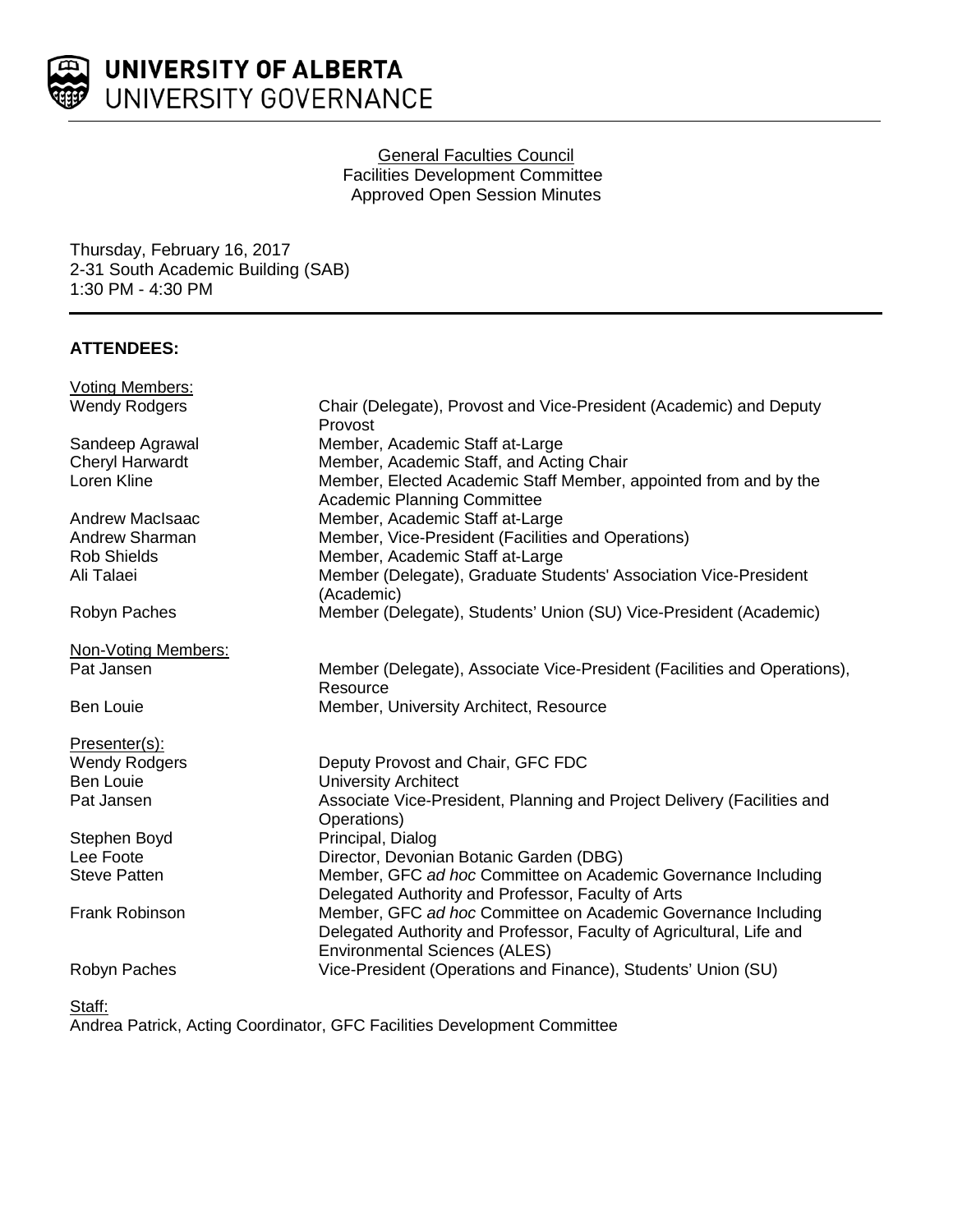# **OPENING SESSION**

## 1. Approval of the Agenda

Materials before members are contained in the official meeting file.

Motion: Kline/Shields

| THAT the GFC Facilities Development Committee approve the Agenda. |               |
|-------------------------------------------------------------------|---------------|
|                                                                   | <b>CARRIE</b> |

### 2. Approval of the Open Session Minutes of September 22, 2016

Materials before members are contained in the official meeting file.

Motion: Paches/Shields

THAT the GFC Facilities Development Committee approve the Minutes of September 22, 2016. **CARRIED**

### 3. Comments from the Chair

The Chair reported that she would have to leave during the meeting due to another pressing commitment and that member Cheryl Harwardt would be Acting Chair in her absence.

## **ACTION ITEMS**

4. Students' Union (SU): Myer Horwitz Theater Schematic Design

Materials before members are contained in the official meeting file.

*Presenter(s)*: Ben Louie; Robyn Paches; Stephen Boyd

*Purpose of the Proposal*: To approve the schematic design of the Myer Horowitz Theatre.

#### *Discussion*:

Mr Paches provided members with an overview of the Myer Horowitz Theatre, adding that it is a unique feature located in the Students' Union Building on North Campus. It is long overdue for renovations to continue to educate, entertain and bring the community together.

Mr Louie reported on the elements of the schematic design process including consultation with stakeholders and determining parameters of the architectural and engineering details. He added that this project aligns with campus planning including the Long Range Development Plan (LRDP) as well as the sector plan.

Mr Paches explained that the project will aim to transform the Myer Horowitz Theatre into a flexible, modern, efficient and sustainable space, and that project goals have been established by a steering committee. He noted that fundraising will be led by the Friends of the Myer Horowitz Theatre Society.

Mr Boyd, utilizing a PowerPoint presentation, provided members with visual renderings of the proposed schematic design.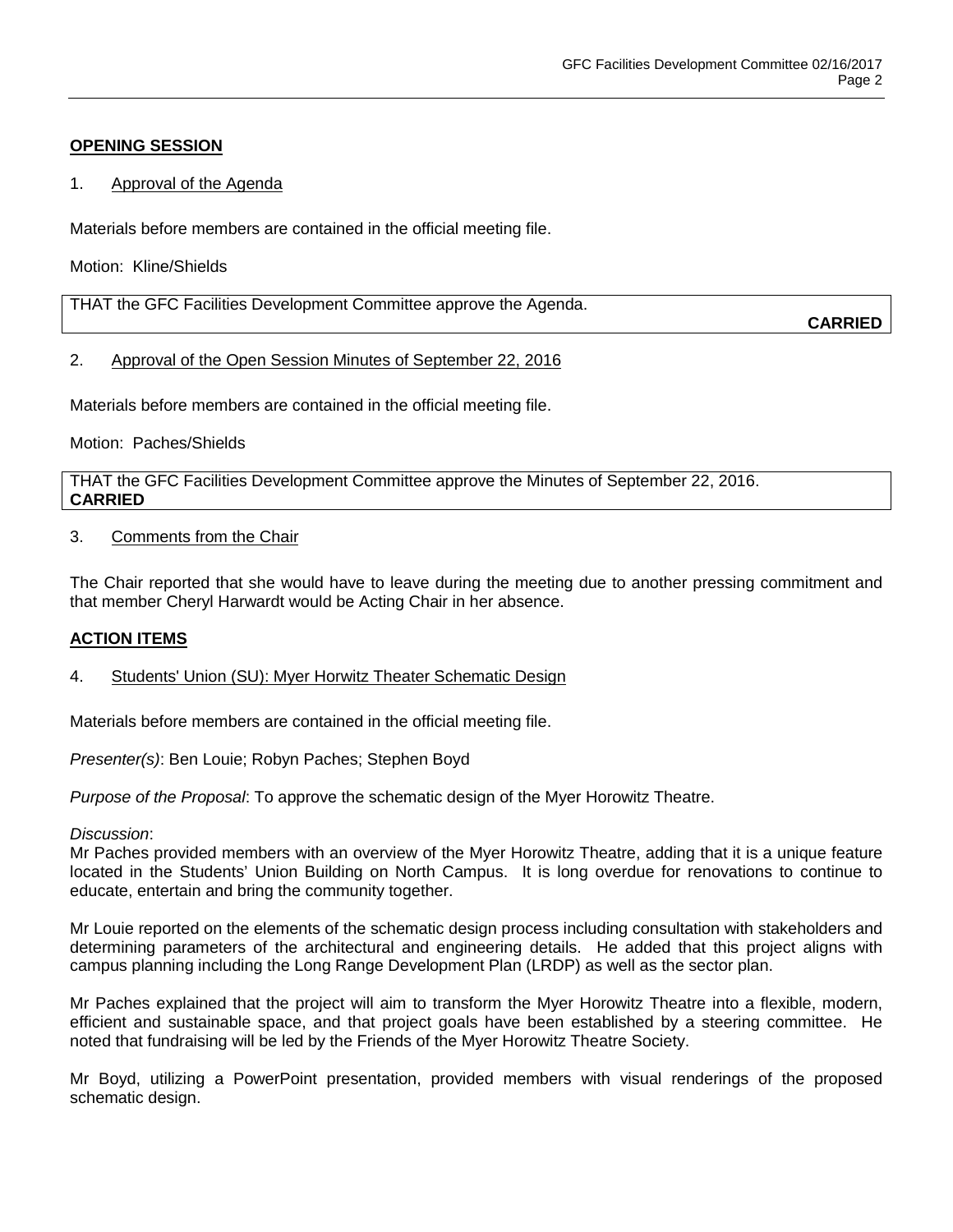During the discussion, members sought clarification about the sustainability measures used in planning the space, the usages of the renovated space, as well as how the courtyard and bicycle racks might be impacted by the renovation.

Motion: Sharman/Kline

THAT the GFC Facilities Development Committee, under delegated authority from GFC, approve the proposed schematic design of the Myer Horowitz Theatre, as proposed by the Students' Union (SU), and contained in attachment 1, to be effective immediately.

**CARRIED**

## **DISCUSSION ITEMS**

# 5. Devonian Botanic Garden (DBG): Ecological Learning Centre Concept Design

Materials before members are contained in the official meeting file.

*Presenter(s)*: Ben Louie; Lee Foote

*Purpose of the Proposal*: To discuss the concept design for the Ecological Learning Centre at the Devonian Botanic Garden (DBG).

#### *Discussion*:

Dr Foote reported that efforts continue to transform the DBG into a year-round usage facility, and that there is a strong business case for creating covered spaces for bad weather, as guests will remain at the facility if more appropriate spaces exists. He noted that another need is additional programming space at the DBG.

Mr Louie, using a PowerPoint presentation, provided members with renderings of the ECL concept design.

The Chair thanked Dr Foote and Mr Louie for their presentation.

6. Terms of Reference TOUR of GFC Standing Committees

Materials before members are contained in the official meeting file.

*Presenter(s)*: Wendy Rodgers; Steve Patten; Frank Robinson

*Purpose of the Proposal*: To discuss the Committee Terms of Reference as part of the review by the GFC *ad hoc* Committee on Academic Governance Including Delegated Authority.

#### *Discussion*:

The Chair welcomed members of the *ad hoc* Committee to the meeting and stated that the Committee had reviewed its Terms of Reference in April 2016 and, at that time, felt comfortable with delegations from GFC and membership categories.

Dr Patten led members through a discussion on Committee Terms of Reference, mandate and membership composition. During this discussion, members commented on past activities undertaken with other GFC Standing Committees, such as the Learning Spaces Report completed jointly with the GFC Committee on the Learning Environment (CLE). The Chair reported that the Committee does send big items forward to GFC, such as the presentation on the Devonian Botanic Garden sent forward to GFC in the fall of 2016.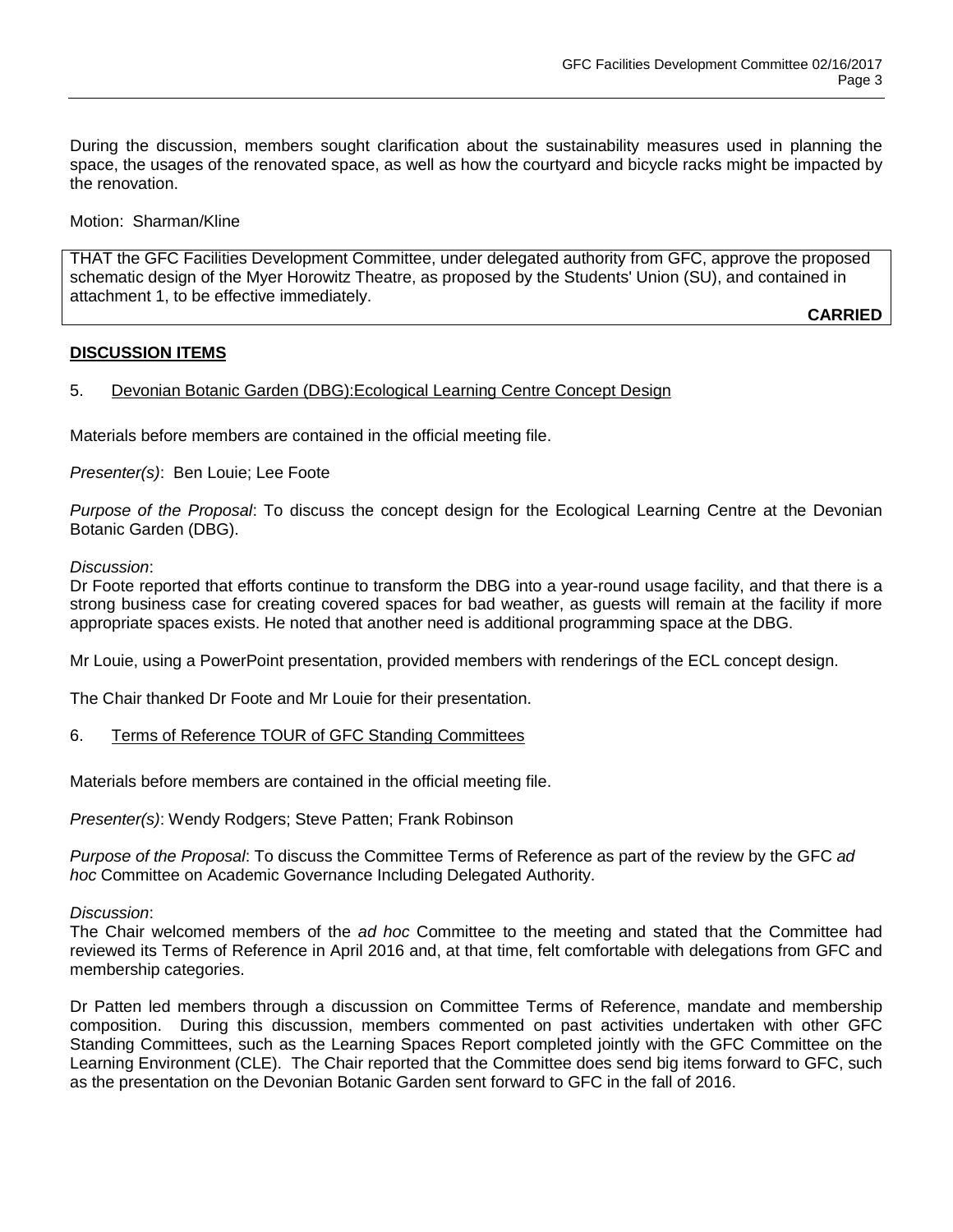Members discussed the membership of the Committee, and it was noted that GFC FDC draws upon its excellent resource members to fulfil its mandate and that most items, while originating from an academic need, go through the project development process led by members of the Office of the Vice-President (Facilities and Operations).

At this point in the meeting, the Chair excused herself and Ms Cheryl Harwardt assumed the role of Acting Chair.

During the discussion surrounding the role of the Chair and Vice-Chair, members discussed the necessity for having an administrator in the role of Chair.

7. Projects Update from Facilities and Operations

There were no documents.

*Presenter(s)*: Pat Jansen

#### *Discussion*:

Mr Jansen provided members with an update in regards to recent projects underway at the University of Alberta. Past Projects presented to FDC: Construction Phase

Research and Collections Resource Facility (RCRF): the project is progressing per the planned schedule; the building's structure and exterior finishes are progressing to a weather tight stage. Planned completion on track for the fall of 2017. Considerable amount of logistics and planning required for the content move.

Peter Lougheed Hall: progression in reaching substantial completion later this spring, once the PPE requirements are lifted we will arrange a tour – May estimate. Occupancy planned for 2017.

East Campus Village Residence Building: some areas are now up to the third floor (structure); underground infrastructure has been placed, on schedule.

Lister 5 Residence Building: progressing per the schedule, foundations are near complete; work is also progressing on the basic infrastructure. Occupancy will be achieved for 2018.

SIF - (interior renovations and system renewals) CMEB, ECREF, Bio Sci, Chem West, Augustana, CSB, MSB, CSJ; all impacted with fast tracked construction related to April 2018 completion.

#### In Design Phase

Twin Arena: conditional agreement with City of Edmonton (COE), funding, parking and agreement finalization underway; will be coming forward with programming.

Maskwa House: no change.

Devonian Botanical Garden - Islamic Garden: Islamic Garden (no formal building programming) – progressing within winter conditions, all civil related to date, completion required for summer of 2018.

Devonian Pavilion (Garden): RFP to help defined concepts and programming – future.

Sector and LRDP Augustana: underway – presentation planned fall of 2017.